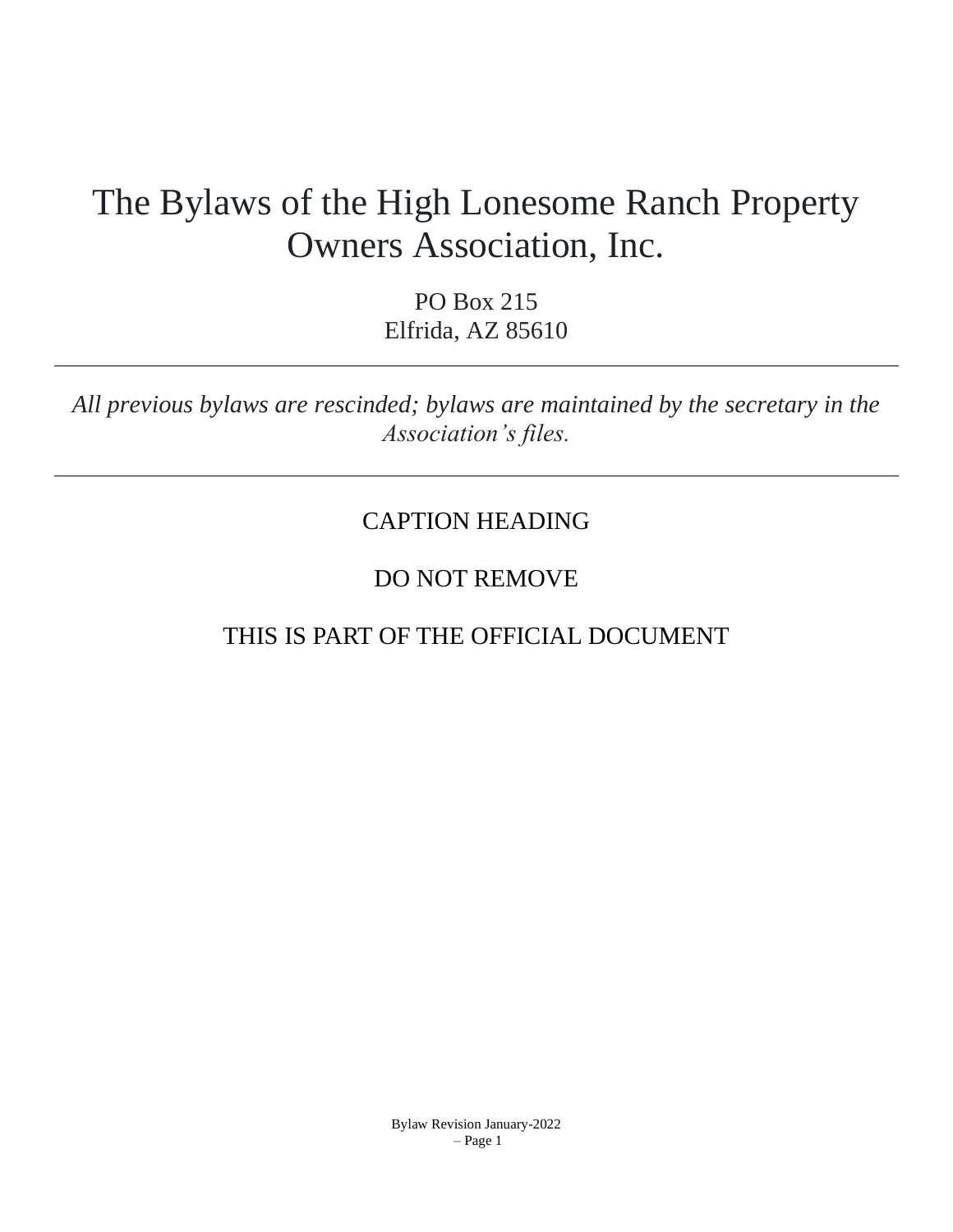# REVISED BYLAWS OF HIGH LONESOME RANCH ESTATES PROPERTY OWNERS'ASSOCIATION

Pursuant to the provisions of Arizona Revised Statutes, A.R.S. §10-3101, et seq. and A.R.S.

§33-1801, et seq., the above Arizona nonprofit corporation hereby adopts the following Bylaws to replace in their entirety the Bylaws dated November 8, 2021; these Bylaws are effective January 5,2022

The purpose of the property Owner's association is of fostering, nurturing, and promoting the welfare, social enjoyment, and other needs of the property Owners and residents of High Lonesome Ranch Estates Property Owner's Association, hereinafter referred to as the "Association." By way of illustration, and not by way of limitation, such general purposes shall include but not be limited to the following specific functions:

- $\uparrow$  To promote harmonious relations between the Association and other communities in the immediate area.
- $\sim$  To work with all levels of governing bodies and government agencies for the general welfare and progress of the Association.
- $\sim$  To keep the property Owners and residents of the Association informed of legal, environmental, and other developments which may affect the community.
- $\sim$  To promote harmonious relationships between Members and residents of the Association, including the promulgation of education concerning the property restrictions applicable to the Association and the enforcement of the said restrictions, as necessary, for the welfare of the community.

# ARTICLE I

# NAME AND LOCATION

The name of the corporation is High Lonesome Ranch Estates Property Owners Association, hereinafter referred to as the "Association". Meetings of Members and Directors may be held at such places within the State of Arizona, as may be designated by the Board of Directors.

## ARTICLE II **DEFINITIONS**

Section 2.1 "Association" shall mean and refer to High Lonesome Ranch Estates Property Owners Association, an Arizona nonprofit corporation, its successors, and assigns.

Section 2.2 "Properties" shall mean and refer to that certain real property described in the Declaration.

Section 2.3 "Common Area" shall mean all real property from time to time owned or controlled by the Association for the common use and enjoyment of the Owners, and all improvements thereto.

Section 2.4 "Lot" shall mean and refer to Lots shown upon the recorded Record of Survey of the Properties with the exception of any areas designated thereon as Common Area. "Lot" shall include lots later annexed in accordance with the Declaration.

Section 2.5 "Owner" shall mean and refer to the record Owner, whether one (1) or more persons or entities, of the fee simple title to any Lot which is a part of the Properties, including contract sellers, but excluding those having such interest merely as security for the performance of an obligation.

Section 2.6 "Officer" shall mean and refer to a person elected or appointed to manage an organization's daily operations, such as a president, vice president, secretary, or treasurer. An officer shall, at all times, be a Member of the Board of Directors.

Section 2.7 "Declaration" shall mean and refer to the Declaration of Covenants, Conditions, Restrictions and Easements for High Lonesome Ranch Estates—Unit 1, Lots 7 Through 50, and High Lonesome Ranch Estates Unit II, Lots 52 through 141, as recorded in fee # 001028197 and 010928105 in the Office of the Cochise County Recorder, State of Arizona, as it may be amended from time to time.

Section 2.8 "Member" shall mean and refer to those persons entitled to Membership in the Association as provided in the Declaration.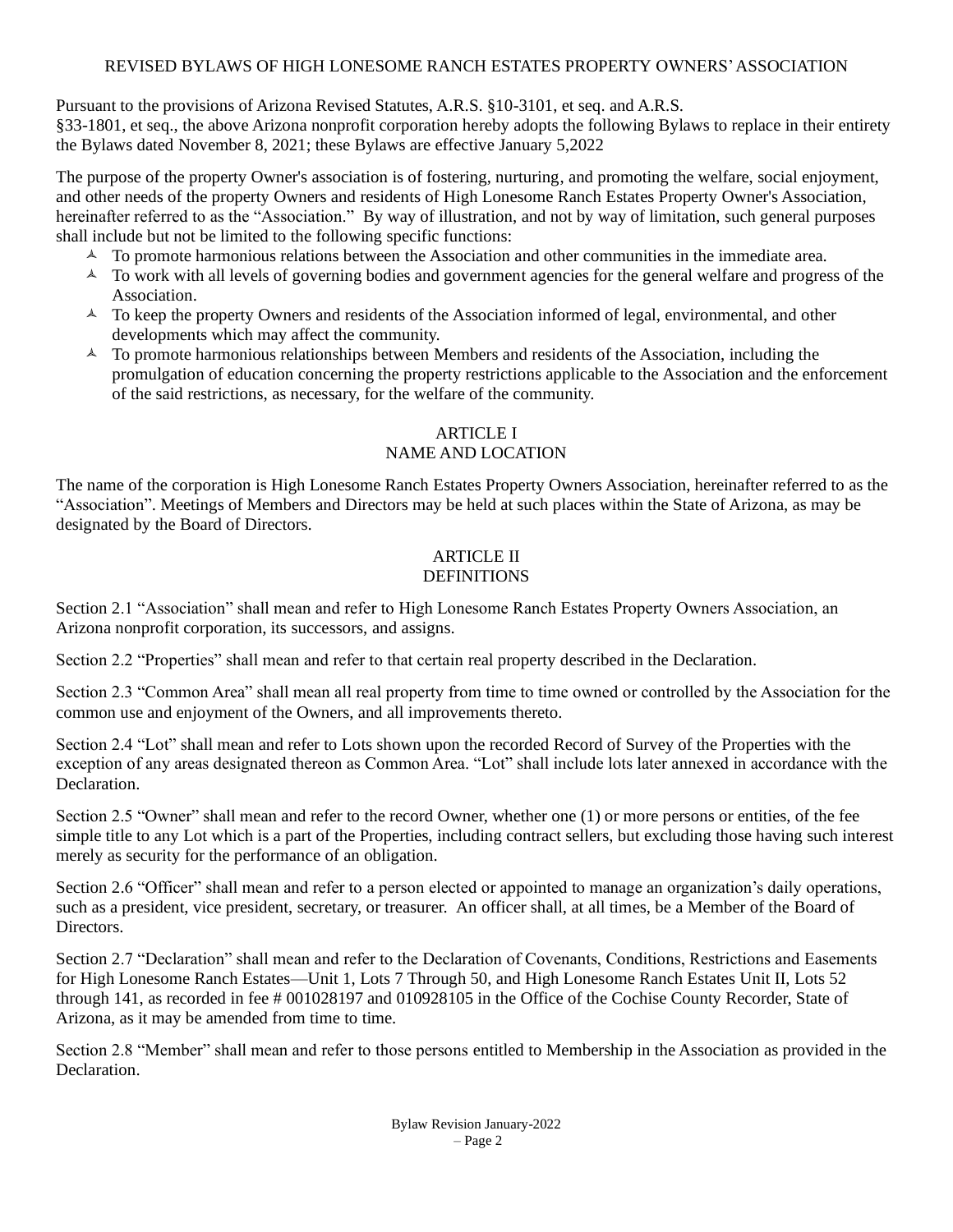### ARTICLE III MEETING OF MEMBERS

Section 3.1 Annual Meetings. The annual meeting of the Members shall be held during the first quarter of each calendar year at a time and date to be announced.

Section 3.2 Special Meetings. Special meetings of the Members may be called at any time by the President or by the Board of Directors or upon written request of the Members who are entitled to vote one-tenth (1/10) of all the votes entitled to be cast by the Membership.

Section 3.3 Notice of Meetings. Written notice of each meeting of the Members shall be given by, or at the direction of, the secretary or person authorized to call the meeting, by mailing a copy of such notice, either electronically, if and as permitted by state law, or postage prepaid, at least fifteen (15) days, and no more than fifty (50) days, before such meeting to each Member entitled to vote thereafter, addressed to the "Member's address" last appearing on the books of the Association, or supplied by such Member to the Association for the purpose of notice. Such notice shall specify the place, day and hour of the meeting and, in the case of a special meeting, the purpose of the meeting.

Section 3.4 Quorum. The presence at the meeting of Members entitled to cast twenty-five percent (25%) of the votes of each class of Membership shall constitute a quorum for any action, except as otherwise provided in the Articles of Incorporation, the Declaration, or these Bylaws. Pursuant to ARS 33-1812B, votes cast by absentee ballot or other form of delivery are valid for the purpose of establishing a quorum. If, however, such quorum shall not be present at any meeting, the Members entitled to vote thereat shall have power to adjourn the meeting from time to time, without notice other than announcement at the meeting, until a quorum as aforesaid shall be present. If the adjournment is for more than thirty (30) days, notice shall be given to each Member entitled to vote at the meeting.

Section 3.5 Mail or Absentee Ballots. At all meetings of Members, each Member may vote in person or by Mail or Absentee Ballot which ever applies. Proxies Ballots are not allowed per A.R.S. 33-1812. There shall be one vote per lot per item being voted.

Section 3.6 Member Action Without a Meeting. Unless the Articles provide otherwise, any action required or permitted to be taken by the Members at a meeting may be taken without a meeting, by written consent, as evidenced by one or more written consents describing the action taken, signed by a majority of the Members (or such greater percentage as may be required hereunder or in the Articles or Declaration for the action taken hereunder) and filed with the minutes or corporate records. Action taken by written consent is effective when the last Member (of the number required for the action) signs the consent, unless the consent specifies a different effective date. A signed consent has the effect of a meeting vote and may be described as such in any document.

Any vote of the Members may also be taken without a meeting, by written ballot, if (1) the Association delivers a written or electronic, if and as permitted by state law, ballot to every Member entitled to vote on the matter, giving the Member an opportunity to vote for or against the proposed action, and setting forth (a) the proposed action, (b) the number of responses needed to meet quorum requirements, (c) the percentage of approvals needed to approve the matter, and (d) the time by which a ballot must be delivered in order to be counted, which shall be not fewer than three days after the corporation delivered the ballot to the Members; (2) the number of votes cast by ballot equals or exceeds the quorum required to be present at a meeting authorizing the action; and (3) the number of approvals equals or exceeds the number of votes that would be required to approve the action at a meeting at which the total number of votes cast was the same as the number of votes cast by ballot.

# ARTICLE IV BOARD OF DIRECTORS; SELECTION; TERM OF OFFICE

Section 4.1 Number. The affairs of the Association shall be managed by the Board. The Board shall consist of, and the voting Members shall elect, three (3) or five (5) directors, each of whom must be an individual Member, or an individual designated by a corporation, partnership, or other non-individual Member,

Section 4.2 Term of Office. The directors shall be elected at the annual meeting of the Members, and the term of the directors, shall be staggered three-year terms. No director shall serve more than six (6) years, including any prior service on the board, unless three (3) consecutive years have passed since the director's last term. Thereafter, the director may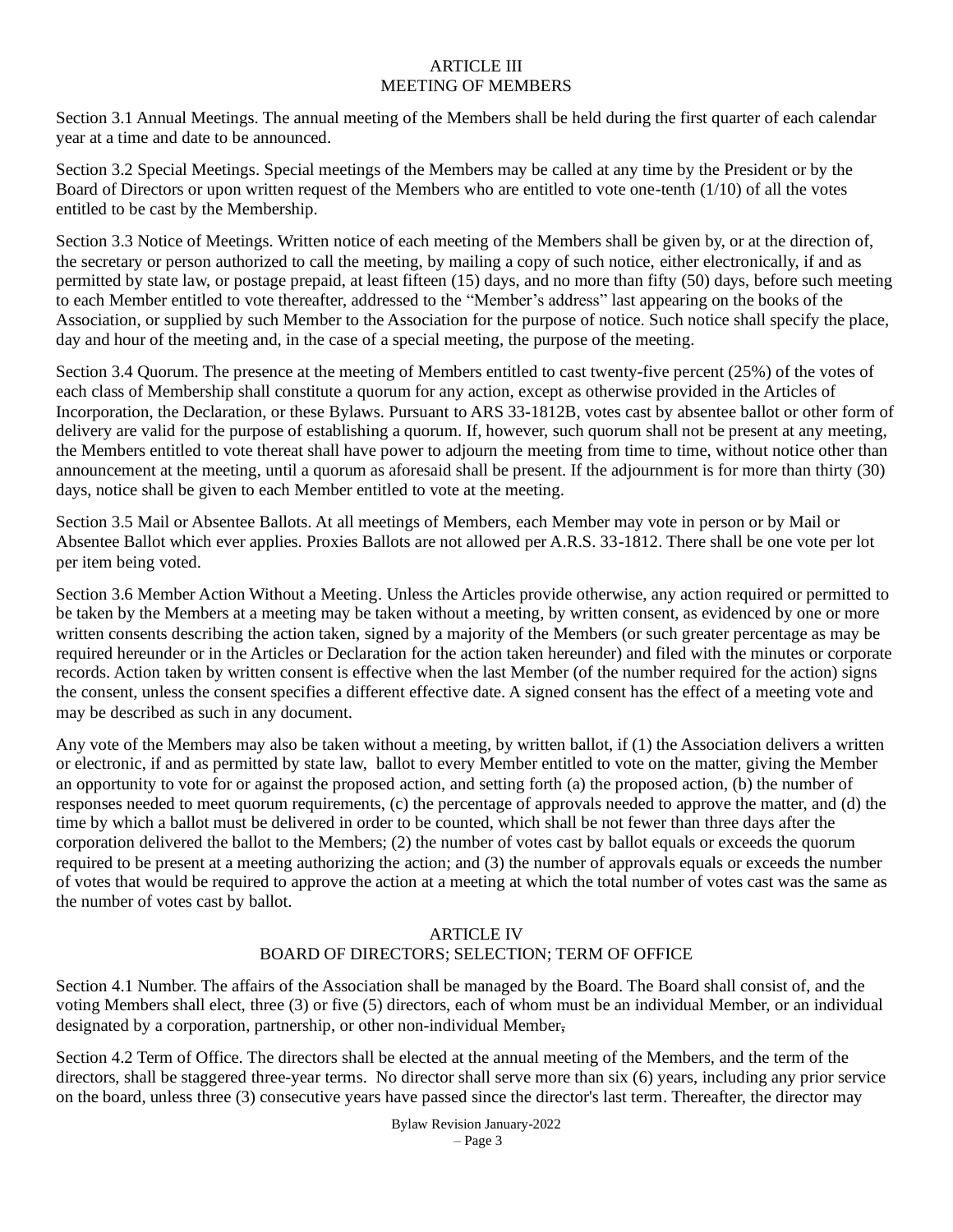only serve alternating three (3) year terms with three (3) year vacancies after each term. Alternatively, the director can serve additional terms if a petition for nomination, signed by Members representing thirty-five percent (35%) of the eligible votes is presented to the Nomination Committee at least sixty (60) days prior to the annual election and thirty (30) days prior to any special election.

Section 4.3 Removal. Any director may be removed from the Board, with or without cause, by a simple majority vote of a quorum of the Members present in person or by mail, electronic ballot, if and as permitted by state law, or absentee ballot at a meeting of the Members, in accordance with A.R.S. 33-1813. In order to recall any director, a petition signed by 25 percent of the Members entitled to vote must be presented to the Board. The Board will call a meeting of Members within forty-five (45 days) from the receipt of a valid petition, ballots will be mailed, or provided electronically, if and as permitted by state law, to all Members and counted in the vote. Any director so removed by the Members shall be replaced by a director elected by the Members. Such election can take the form of a "recall and replace" ballot, or by a separate election, as directed by the Member action. A replacement candidate, or candidates, may be selected by the Member or Members initiating the recall effort, however a write-in section shall be included in the replacement portion of the ballot so that all eligible Members, who are in good standing, have the opportunity to be included in the replacement portion of the ballot. So as to avoid any conflict of interest, the existing Board of Directors' sole responsibility shall be the announcement of the meeting and distribution of the ballot. Any meeting that may be held for the recall vote, and any other actions related to the recall, are coordinated by the Member action. The board of directors shall retain all documents and other records relating to the proposed removal of the Member of the board of directors for at least three years after the date of the special meeting and shall permit Members to inspect those documents and records pursuant to section 33-1805. A recalled director is ineligible to run for office again. In the event of death, or resignation of a director, his or her successor shall be selected by the remaining Members of the Board and shall serve for the unexpired term of his or her predecessor. If, however, more than twelve (12) unexpired term months remain, a special election of the Members may be held, at the discretion of the Board, in accordance to the procedures of an annual election. Under these circumstances, the Board, at its discretion, may appoint an interim director until the special election can be held. The interim director's eligibility to serve on the board is limited to term limits as outlined in these bylaws, but he or she may also run for election in the special election for the remaining term on the board if term limits have not been surpassed, or if completion of the remaining term does not surpass term limits.

Section 4.4 Compensation. No director shall receive compensation for any service he or she may render to the Association that is within his or her duties as a director. However, any director may be reimbursed for his or her actual expenses incurred in the performance of his duties, provided such expenses are documented and approved by the Board.

# ARTICLE V NOMINATION AND ELECTION OF DIRECTORS

Section 5.1 Nomination. Nominations from the floor are not allowed. Nomination for the regular annual election to the Board of Directors or to replace a board Member in the event of resignation or death of a board Member whose remaining term is more than twelve (12) months, shall be made by a Nominating Committee. The Nominating Committee shall consist of a Chair, who shall be a Member of the Board of Directors, and two (2) Members of the Association. The Nominating Committee shall be appointed by the Board of Directors. The Nominating Committee shall send a written request to all Members at least 60 days prior to the annual election, or 30 days prior to a special election for replacement of a director due to resignation or death, requesting letters of intent to run for the Board. The Nominating Committee shall make as many nominations for election to the Board of Directors as it shall in its discretion determine, but not less than the number of vacancies that are to be filled. Such nominations shall be made from among individual Members, who are in good standing with the Association and granted an opportunity for a hearing as outlined in Article 10 of these Bylaws if that standing is questioned. No Member who is in good standing with the Association shall be denied the opportunity to run for the Board of Directors unless their election would surpass the term limits outlined in these Bylaws.

Section 5.2 Election. All ballots for election to the Board of Directors, either for the annual election, a special election, or a recall vote, shall comply with A.R.S. 33-1812. All ballots will include a write-in category, and any eligible write-in candidate who is in good standing and granted the opportunity for a hearing, as outlined in Article 10 of these Bylaws, shall be considered entitled to run, so long as their election would not surpass term limits as outlined in these Bylaws. Election to the Board of Directors shall be by secret written ballot. In any such election, every Owner entitled to vote, except those not in good standing due to failure to pay dues or other violations and granted the opportunity for a hearing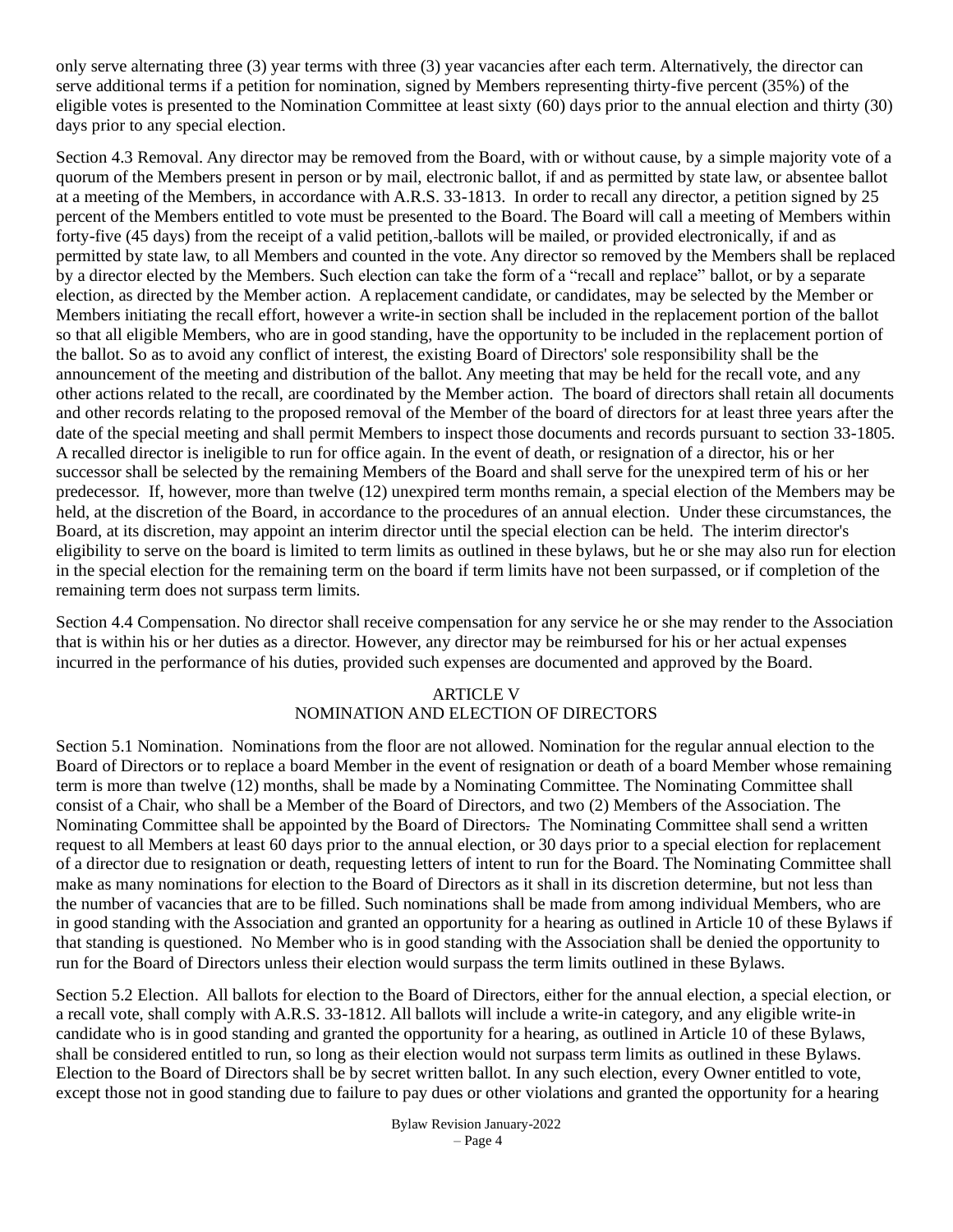as outlined in Article 10 of these Bylaws if that standing is questioned, shall be entitled to cast the number of votes attributable to such Owner multiplied by the number of directors to be elected. Each Owner shall have the right to accumulate the Owner's votes for one (1) candidate or to divide such votes among any number of the candidates. A mail or absentee ballot or a secure electronic ballot, if and as permitted by state law, will be sent to all Members 30 days prior to the annual meeting, special election, or recall election. Completed ballots can be mailed to the association, submitted electronically if an electronic ballot has been provided, if and as permitted by state law, or brought to the annual meeting or meeting called for a special or recall election.

# ARTICLE VI MEETINGS OF DIRECTORS

Section 6.1 Regular Meetings. All meetings of the Board Of Directors will be held in accordance with A.R.S 33-1804. Regular meetings of the Board shall be held at least once per year, at such place and hour as may be fixed from time to time by resolution of the Board. All meetings of the association and Board of Directors are open to all Members of the association, or any person designated by a Member in writing as the Member's representative and all Members or designated representatives so desiring shall be permitted to attend and speak at an appropriate time during the deliberations and proceedings. Any email or private discussion by a quorum of the board relating to board business, outside of simple scheduling of meeting date, time and location, is expressly prohibited and any documented, and deliberate or ongoing attempt to partake in such discussion is grounds for immediate removal from the board, without any special election by board Members or association Members, but by simple presentation of a petition, along with evidence of such activities, signed by Members representing 25% of available votes, demanding the resignation of said board Member(s).

Each Member, or Member's representative, may speak for no more than three minutes per subject, unless additional, reasonable time is granted by the meeting chair. The Board shall permit a Member or Member's designated representative to speak before the Board takes formal action on an item under discussion in addition to any other opportunities to speak. The board shall provide for a reasonable number of persons to speak on each side of an issue. Persons attending may audio or video record those portions of the meetings of the board of directors and meetings of the Members that are open and publish such audio or video recordings in a way where only Members have access to the recording. Each action item agenda item shall comply, to the best of the Board's ability, with the following general framework; discussion by the board and/or a motion and second by the Board, further discussion by Board Members, additional discussion by attending Members, or Member representatives, prior to a vote. Any attendee, including a Board Member, who makes slanderous or incendiary remarks may be removed from the meeting by the Board, at the Board's discretion. Regular meetings shall be limited to a two-hour duration; at the end of the two-hour limit, the meeting shall be adjourned, and all remaining agenda items shall be added to the beginning of the next meeting's agenda. However, the Board may vote to continue the meeting for an additional 30 minutes. Additional extensions may be permitted if additional Board votes approve of such extensions.

Any portion of a meeting may be closed only if that closed portion of the meeting is limited to consideration of one or more of the following:

1. Legal advice from an attorney for the Board or the association. On final resolution of any matter for which the Board received legal advice or that concerned pending or contemplated litigation, the Board may disclose information about that matter in an open meeting except for matters that are required to remain confidential by the terms of a settlement agreement or judgment.

2. Pending or contemplated litigation.

3. Personal, health and financial information about an individual Member of the association, an individual employee of the association or an individual employee of a contractor for the association.

4. Matters relating to the job performance of, compensation of, health records of or specific complaints against an individual employee of the association or an individual employee of a contractor of the association who works under the direction of the association. Notice to Members of meetings of the Board of Directors shall be given at least forty-eight hours in advance of the meeting by newsletter, conspicuous posting or any other reasonable means as determined by the Board of Directors, for example, sending notice via email.

Bylaw Revision January-2022 Section 6.2 Special Meetings. Special meetings of the Board of Directors shall be held when called by the President of the Association, or by any two (2) directors, after not less than three (3) days written notice to each director and announced to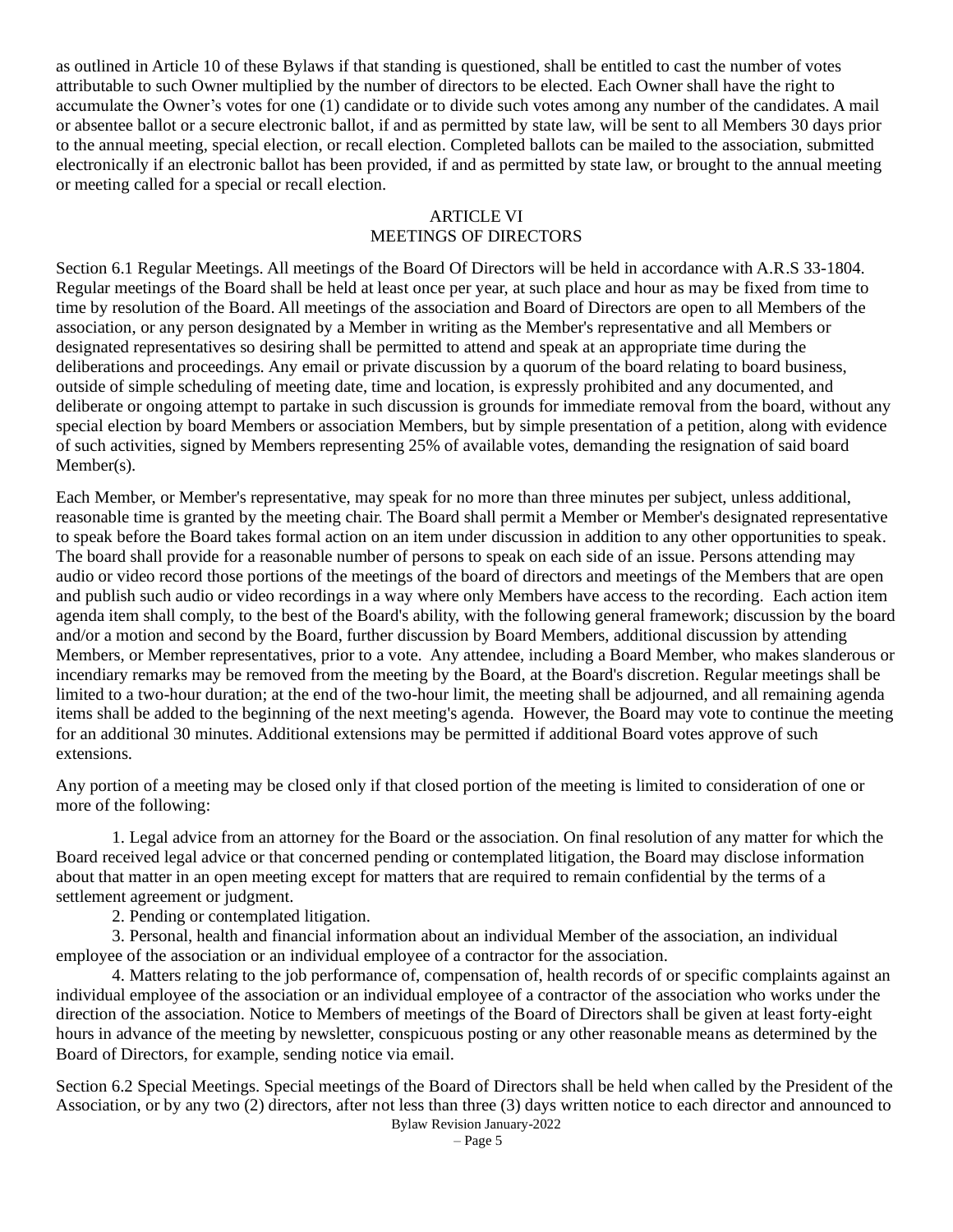all Members at least 48 hours prior to the meeting by conspicuous posting or any other reasonable means as determined by the Board of Directors.

Section 6.3 Quorum. A majority of the number of directors shall constitute a quorum for the transaction of business. Every act or decision done or made by a majority of the directors present at a duly held meeting at which a quorum is present shall be regarded as the act of the Board.

Section 6.4 Emergency Meeting. An emergency meeting of the board of directors may be called to discuss business or take action that cannot be delayed until the next regularly scheduled board meeting. The minutes of the emergency meeting shall state the reason necessitating the emergency meeting. The minutes of the emergency meeting shall be read and approved at the next regularly scheduled meeting of the board of directors. The definition of an emergency will comply with the following rule of thumb: If there is time to contact legal counsel to ask if the situation at hand is an "emergency," it is not an emergency.

#### **ARTICLE VII**

### RESPONSIBILITIES, POWERS AND DUTIES OF THE BOARD OF DIRECTORS

Section 7.1 Responsibilities. As per 5.1 of the Association's Conditions, Covenants, Restrictions and Easements (CCRs), the Association shall be responsible for the protection, improvement, alteration, maintenance, repair, replacement, administration, management and operation of the Common Area. As per 11.1 of the CCRs, the Association, or any Member, shall have the right, but not the duty, to enforce, by any proceeding at law or in equity, all restrictions, conditions, covenants, reservations, liens or charges now or hereafter imposed by the provisions of the CCRs.

Section 7.2 Powers. The powers of the Board of Directors shall be limited to:

A. Adopt and publish rules and regulations governing the use of the Common Area and facilities, and the personal conduct of the Members and their guests thereon, and to establish penalties for the infraction thereof. Rules, regulations and procedures may also be adopted and published to clarify interpretation of these Bylaws, the Declaration of Conditions, Covenants, Restrictions and Easements, the Articles of Incorporation, or other aspects of Association membership. All changes, deletions or additions to rules, regulations and procedures are subject to approval by a simple majority vote of a quorum of the Members, through a single annual ballot, or as a special vote, if deemed urgent by the Board.

B. Suspend the voting rights of a Member during any period in which such Member shall be in default in the payment of any assessment levied by the Association, so long as such Member has the opportunity for a hearing in accordance to Article 10 of these bylaws.

C. Exercise for the Association all powers, duties and authority vested in or delegated to the Association and not reserved to the Membership by other provisions of these Bylaws, the Articles of Incorporation, or the Declaration.

D. Declare a vacancy on the Board of Directors in the event such Member shall be absent from three (3) consecutive regular meetings of the Board of Directors, and so long as the board Member in question has been contacted and notified, in writing, of this clause of these bylaws after the second consecutive absence.

E. Employ a manager, an independent contractor, or such other employees as they deem necessary, and to prescribe their duties; and

F. Grant easements over, across or under the Common Areas for public utilities, ingress, egress and such other purposes as may be deemed advisable by the Board.

G. Enforce these Bylaws, the Articles of Incorporation, and/or the Declaration, to the best of its ability. Any enforcement must not interfere with each Member's right to quiet enjoyment. "Quiet enjoyment" refers to the right to live in the community without being harassed or abused by others. In order to protect all Members' right to quiet enjoyment, board Members, Members and other residents shall not engage in any abusive or harassing behavior, either verbal or physical, or any form of intimidation or aggression directed at other Members, residents, guests, occupants, invitees, or directed at the Board of Directors, management, its agents, its employees, or vendors. For the purposes of these bylaws, harassment is legally defined as outlined in A.R.S. 13-2921. For the purposes of these bylaws, the definition of abuse shall be defined using Black's Law Dictionary, as "insulting, hurtful, or offensive wrongs or acts."

If a dispute arises from or relates to these bylaws, the Articles of Incorporation or the Declaration, or the breach thereof, the parties hereto shall use their best efforts to settle the dispute, claim, question, or disagreement. To this effect, they shall consult and negotiate with each other in good faith and, recognizing their mutual interests, attempt to reach a just and equitable solution satisfactory to both parties. If they do not reach such solution within a period of 60 days, then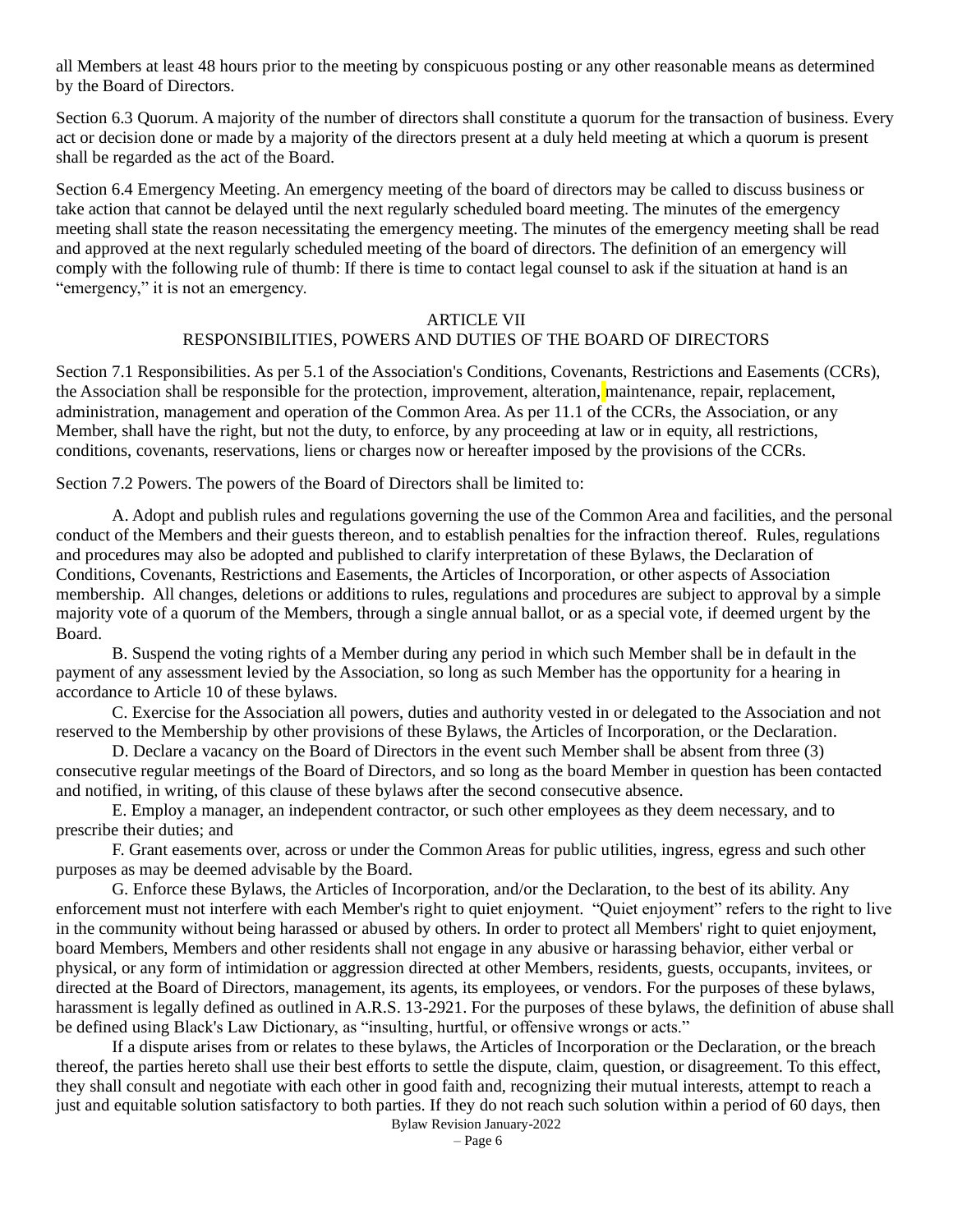all disputes, claims, questions, or differences shall be settled by mediation administered by the American Arbitration Association before resorting to arbitration. The parties further agree that any unresolved controversy or claim arising out of or relating to these bylaws, the Articles of Incorporation or the Declaration, or breach thereof, shall be settled by arbitration administered by the American Arbitration Association and judgment on the award rendered by the arbitrator(s) may be entered in any court having jurisdiction thereof.

Claims shall be heard by a single arbitrator. The place of arbitration shall be Cochise County, Arizona. The arbitration shall be governed by the laws of the State of Arizona. Each party will, upon written request of the other party, promptly provide the other with copies of all relevant documents. There shall be no other discovery allowed. The arbitration will be based on the submission of documents and there shall be no in-person or oral hearing. The arbitrators will have no authority to award punitive or other damages not measured by the prevailing party's actual damages, except as may be required by statute. The arbitrators may determine how the costs and expenses of the arbitration shall be allocated between the parties, but they shall not award attorneys' fees.

The board may not pursue litigation under any circumstances unless the contemplation of such litigation is brought to a vote and approved by a simple majority of a quorum of Members, and unless such litigation includes a special assessment, to be determined by the board, and to be paid by all Members of the association to cover reasonable legal fees and expenses.

Section 7.3 Duties. It shall be the duty of the Board of Directors to:

A. As more fully provided in the Declaration:

- 1. Fix the amount of the annual assessment against each Lot.
- 2. Send written notice of each assessment to every Owner subject thereto; and

3. Foreclose the lien against any property for which assessments are not paid, and only if the Owner has been delinquent in the payment of monies secured by the lien, excluding reasonable collection fees, reasonable attorney fees and charges for late payment of and costs incurred with respect to those assessments, for a period of one year or in the amount of one thousand two hundred dollars or more, whichever occurs first, or to bring an action at law against the Owner personally obligated to pay the same, provided same is cost effective in the sole discretion of the Board of Directors;

B. Issue, or to cause an appropriate officer to issue, upon demand by any person, a certificate setting forth whether or not any assessment has been paid. A reasonable charge may be made by the Board for the issuance of these certificates. If a certificate states an assessment has been paid, such certificate shall be conclusive evidence of such payment.

C. Procure and maintain liability insurance on property owned by the Association in the amounts required by the Declaration or otherwise determined by the Board of Directors in their sole discretion.

D. Cause all officers or employees having fiscal responsibilities to be bonded, as it may deem appropriate.

E. Cause the Common Area, and any other areas for which the Association is responsible, to be maintained, repaired and otherwise protected; and

F. Send the information required by Article XIII below to a prospective purchaser of a Lot upon receipt of the required notice of pending sale.

G. The authority to impose penalties found at ARS 33-1803 is specifically withheld to the members. All other authorities provided in ARS 33 are withheld to the members unless specifically granted to the Board in either the Articles of Incorporation or the Declaration.

## ARTICLE VIII OFFICERS AND THEIR DUTIES

Section 8.1 Enumeration of Offices. The officers of this Association shall be a president, vice-president, secretary and treasurer, who shall at all times be Members of the Board of Directors and such other officers as the Board may from time to time by resolution create.

Section 8.2 Election of Officers. Officers shall be selected by the Board at the first meeting of the Board of Directors following each annual meeting of the Members.

Section 8.3 Term. The officers of this Association shall be selected annually by the Board, and each shall hold office for one (1) year unless he or she shall sooner resign, or shall be removed, or otherwise disqualified to serve.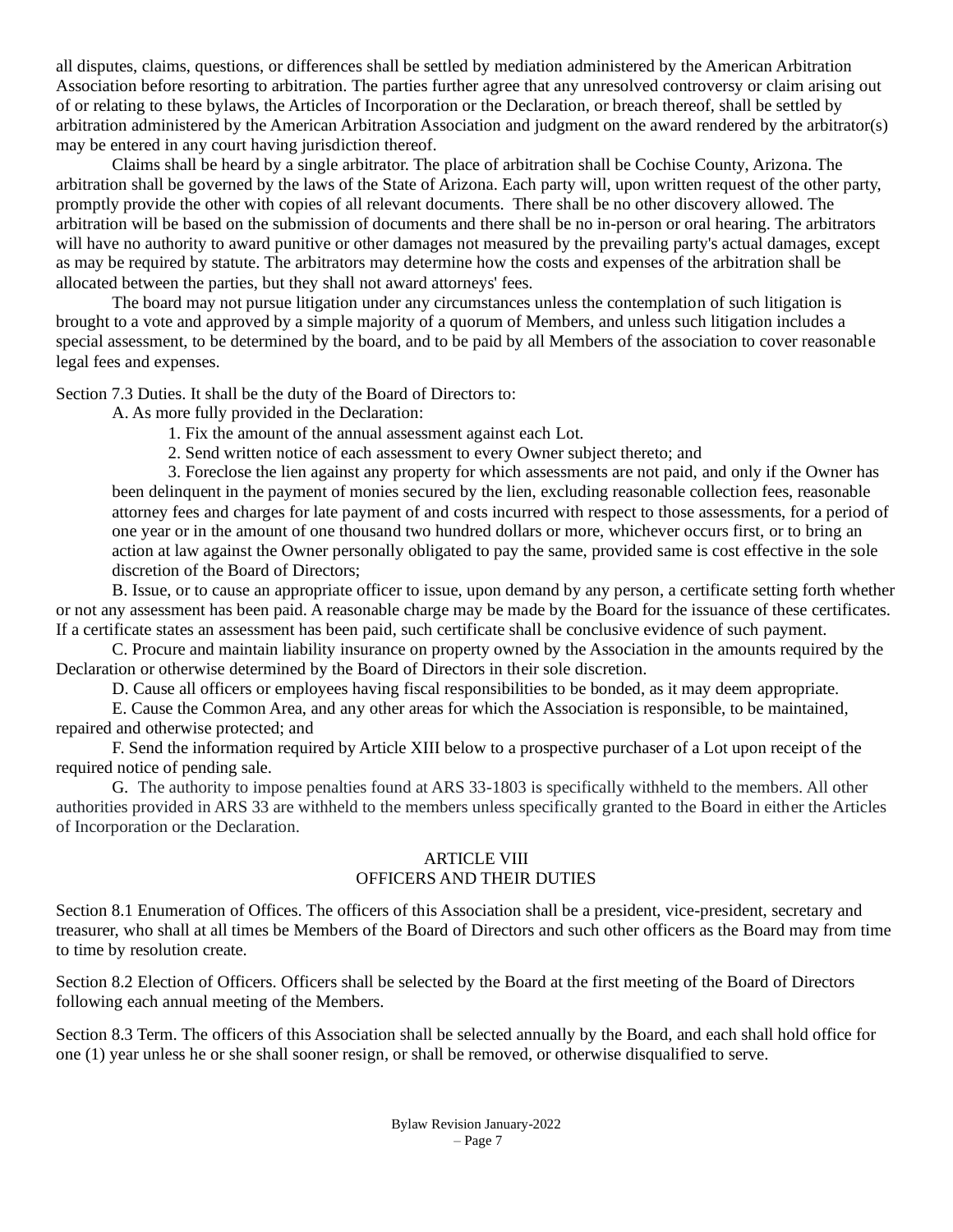Section 8.4 Special Appointments. The Board may select such other officers as the affairs of the Association may require, each of whom shall hold office for such period, have such authority, and perform such duties as the Board may, from time to time, determine.

Selection 8.5 Resignation and Removal. Any officer may be removed from office, but not from the board, with a simple majority vote of a quorum of the association Membership. Any officer may resign at any time by giving written notice to the Board, the president or the secretary. Such resignation shall take effect on the date of receipt of such notice or at any later time specified therein, and unless otherwise specified therein, the acceptance of such resignation shall not be necessary to make it effective.

Section 8.6 Vacancies. A vacancy in any office may be filled by appointment by the Board. The officer appointed to such vacancy shall serve for the remainder of the term of the officer he or she replaces.

Section 8.7 Multiple Offices. The offices of secretary and treasurer may be held by the same person. No person shall simultaneously hold more than one (1) of any of the other offices except in the case of special offices created pursuant to Section 8.4 of this Article.

Section 8.8 Duties. The duties of the officers are as follows:

A. PRESIDENT The president shall, along with the secretary, set the agenda of all regular meetings; shall preside at all meetings of the Board of Directors; shall see that orders and resolutions of the Board are carried out; shall sign all leases, mortgages, deeds and other written instruments and shall co-sign all checks and promissory notes.

B. VICE-PRESIDENT The vice-president shall act in the place and stead of the president in the event of the president's absence, or inability to act, and shall exercise and discharge such other duties as may be required by the Board.

C. SECRETARY The secretary, along with the president, shall set the agenda of all regular meetings. The secretary shall record the votes and keep the minutes of all meetings and proceedings of the Board and of the Members; serve notice of meetings of the Board and of the Members; keep appropriate current records showing the Members of the Association together with their addresses and shall perform such other duties as required by the Board.

D TREASURER The treasurer shall receive and deposit in appropriate bank accounts all monies of the Association and shall disburse such funds as directed by resolution of the Board of Directors. The Treasurer shall insure the reserve funds are held in a savings account non-related to the operating account, which may only be used for road repairs or emergency road maintenance which may, from time to time, inadvertently surpass the budgeted amount. The Treasurer shall co-sign all checks and send, or cause to have sent, all invoices for assessments and other fees; cause and annual review of the prepare and annual budget and a statement of income and expenditures to be presented to the Membership and regular annual meeting and deliver a copy of each to the Members. The Treasurer and President may in writing delegate to a professional management company the authority to execute checks for ordinary and necessary operating expenses of the Association. Capital expenses shall require the signature of the Treasurer and President.

# ARTICLE IX **COMMITTEES**

The Association shall appoint a Nominating Committee and an Architectural Review Committee. The Nominating and Architectural Review Committees shall each include a board member who acts as the chair of the committee. In addition, the Board of Directors shall appoint other committees as deemed appropriate in carrying out its purpose. Within 60 days following the annual meeting, the board may reassign committee appointments, as it deems appropriate. All committee members must be in good standing, or have had the opportunity for a hearing, as per Article 10 of these Bylaws, if their standing is questioned. The board may assign board members to be committee liaisons. All committee meetings, except the Architectural Review Committee, are subject to open meeting laws and announcements, per A.R.S. 13-1804.

#### ARTICLE X **HEARINGS**

In the event the Board shall exercise its right: 1) to suspend voting rights; 2) to suspend the rights of an Owner or his or her family to use the Common Area; or 3) to impose any monetary penalty, the Board shall first give the sanctioned party written notice of the basis for such sanctions, and the sanctioned party shall be granted an opportunity to be heard by the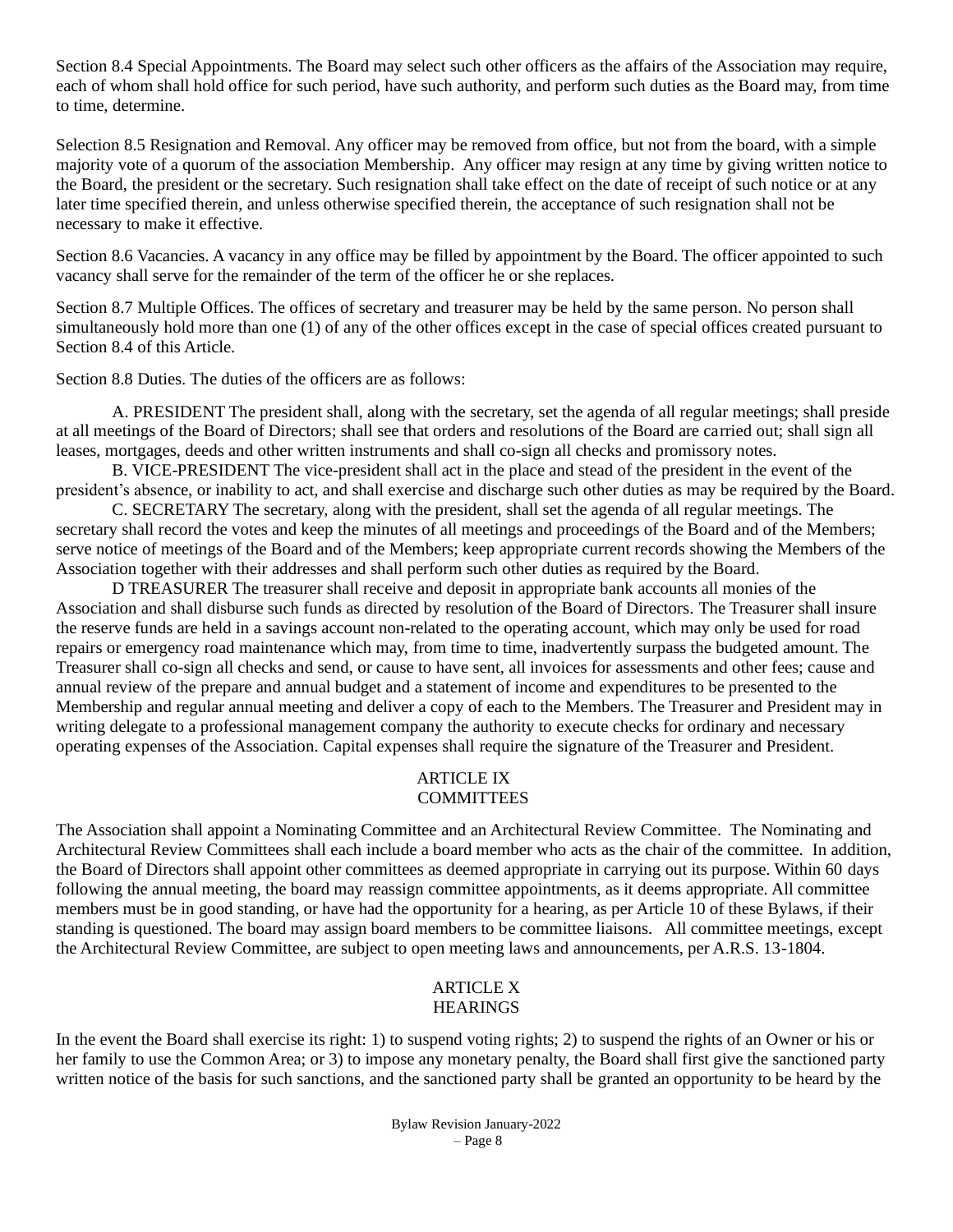Board as per A.R.S. 33-1803. The form of such notice and the specific procedures for the hearing shall be determined by the rules and regulations adopted by Board resolutions.

# ARTICLE XI BOOKS AND RECORDS

The books, records and papers of the Association shall at all times, during reasonable business hours, be subject to inspection by any Member. The Declaration, the Articles of Incorporation and the Bylaws of the Association shall be available for inspection by any Member at the principal office of the Association, where copies may be purchased at reasonable cost.

#### ARTICLE XII **ASSESSMENTS**

As more fully provided in the Declaration, each Member is obligated to pay to the Association annual and special assessments which are secured by a continuing lien upon the property against which the assessment is made. Any assessments which are not paid when due shall be delinquent. If the assessment is not paid within thirty (30) days after the due date. Charges for the late payment of assessments shall be set by the board and shall not exceed the greater of fifteen dollars or ten per cent of the amount of the unpaid assessment. The Association may bring an action at law against the Owner personally obligated to pay the same or foreclose the lien against the property, and interest, costs and reasonable attorney's fees of any such action shall be added to the amount of such assessment. No Owner may waive or otherwise escape liability for the assessments provided for herein by non-use of the Common Area or abandonment of his or her Lot.

#### ARTICLE XIII SALE OF LOT BY OWNER/MEMBER

Each Member is required, by the Declaration, to notify the Association in writing, not less than 10 business days prior to the closing of any sale of such Member's Lot, of the name and address of the purchaser thereof, as well as the scheduled closing date for the sale. The Association shall, upon receipt of such information, mail or otherwise deliver to such purchaser a copy of the Declaration, Bylaws, Association Rules, and a statement containing the following information:

A. The telephone number of a principal contact for the Association, which may be an officer thereof, a management company employed thereby, or any other person.

B. The amount of the current regular annual assessment, and the amount of any assessments or fees currently owed by the selling Member.

C. Whether or not any portion of the Lot or Dwelling Unit thereon is covered by insurance maintained by the Association.

D. Whether the Association knows of any alterations or improvements to the Lot that violate any provision of the Declaration or Association Rules (and, if so, the nature of those violations);

E. Whether the Association knows of any violation of the health or building codes with respect to the Lot (and, if so, the nature of those violations); and

F. The case name and number of any pending litigation filed by the Association against the selling Member with respect to the Lot, and the case name and number of any pending litigation filed by the member against the Association (except that the Association shall not be required to disclose any information protected by the attorney-client privilege).

# ARTICLE XIV AMENDMENTS – CONFLICTS

Section 15.1 These Bylaws may be amended by the Board of Directors of the Association, subject to approval by a simple majority vote of the Owners representing at least sixty-seven percent (67%) of the total votes held by the Members. Section 15.2 In the case of any conflict between the Articles of Incorporation and these Bylaws, the Articles shall control; and in the case of any conflict between the Declaration and these Bylaws or the Articles, the Declaration shall control. Invalidation of any provision or term of these Bylaws by judgment or court order shall not affect any other provision or term hereof which shall remain in full force and effect. Through its Board, the Association shall have the exclusive right to construct and interpret the provisions of these Bylaws, except for judicial construction.